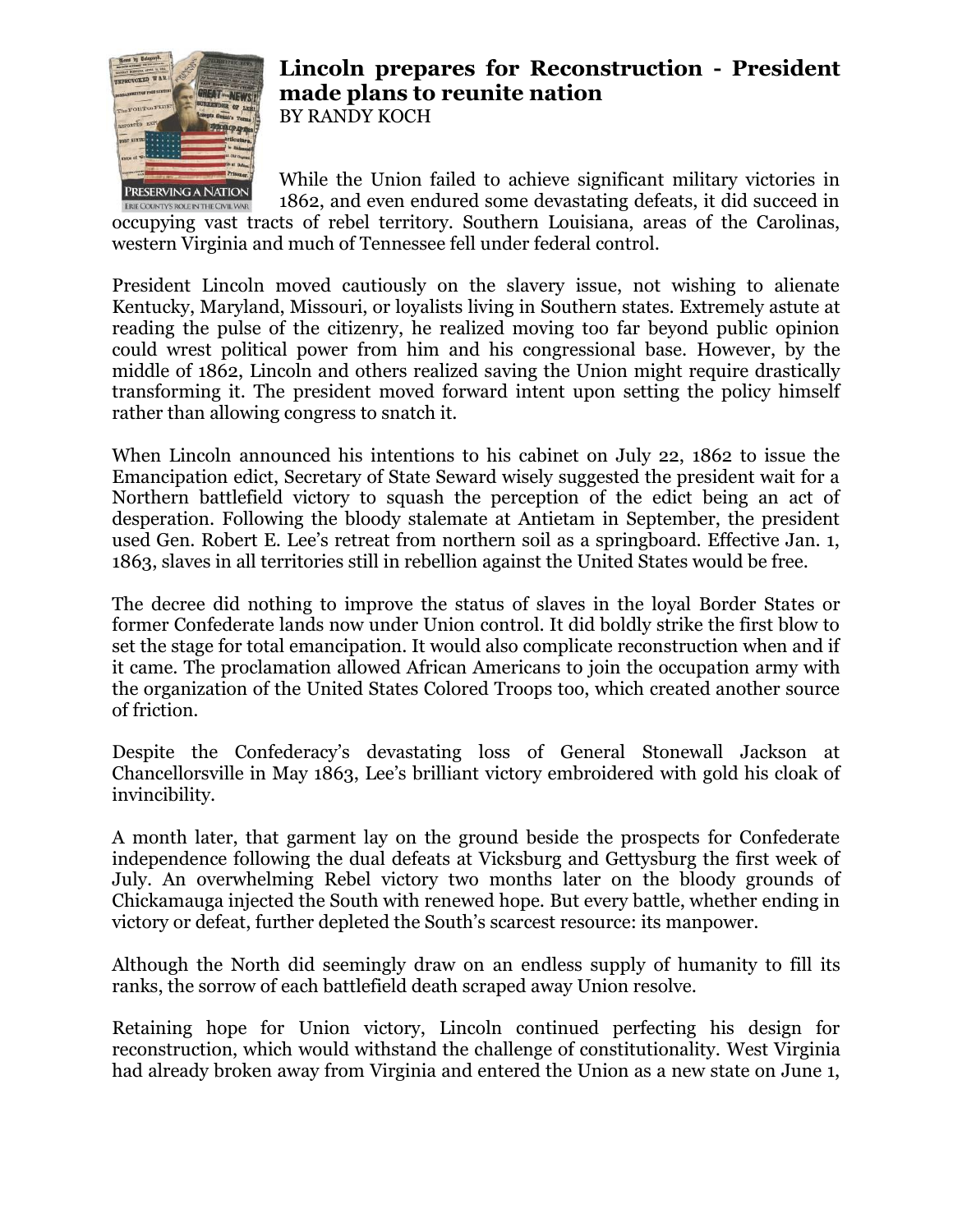1863, posing another controversial legal question. Lincoln announced his initial plan in early December in 1863.

He proposed persons taking a loyalty oath including acceptance of emancipation would receive a pardon. All property, except for that which had already been redistributed and slaves, would be restored. Individuals excluded would include high ranking military officers and civil officials, anyone who resigned a U.S. judicial, military, or congressional position, and those guilty of mistreating black or white prisoners of war.

Once 10 percent of the number of men who had voted in the 1860 election had taken the oath in their state, that state could reenter the Union. Lincoln hoped to restore a number of state governments padded with voters supportive of his administration for the 1864 election, fearing that a Democratic administration would rescind emancipation.

In the midsummer of 1864 the Union appeared farther from victory than it ever had. Northern dissenters doubted if General Grant, the man Lincoln promoted to commander of the entire U.S. Army, was capable of anything except smoking cigars and sending thousands of soldiers to their graves.

The Confederates' grand strategy of not achieving a crushing victory but rather just outlasting a war-weary North was coming to fruition with the looming November presidential election.

Their tactic abruptly collapsed with the capture of Atlanta in early September, all but insuring the president's reelection with Union victory on the horizon.

Plans for reconstructing the country commenced in earnest. Some focused on punishing the South for causing the conflict. Radicals such as General Benjamin Butler suggested even redrawing southern state boundaries to obliterate their heritages and destroy any remnants of prewar power bases.

Other radicals proposed confiscating southern plantations and reapportioning them to the slaves.

Lincoln recognized the wartime freedom granted to blacks would carry an entirely different set of issues once the federal government attempted to assimilate them into Southern society after the war.

He committed himself to draft the blueprint for reconstruction rather than to allow congress to grab the political football and run, wherever it might lead. He did realize with his wartime powers ceasing with peace, he would need to recognize the legislators' wishes to some degree.

The president moved forward intent upon placing emancipation on a firm foundation. The prerequisite remained to justify the Emancipation Proclamation as a legitimate wartime measure. Secondly, he needed to induce white society either individually or as individual states to abolish slavery. To seal the deal, there needed to be a U.S. Constitutional amendment passed.